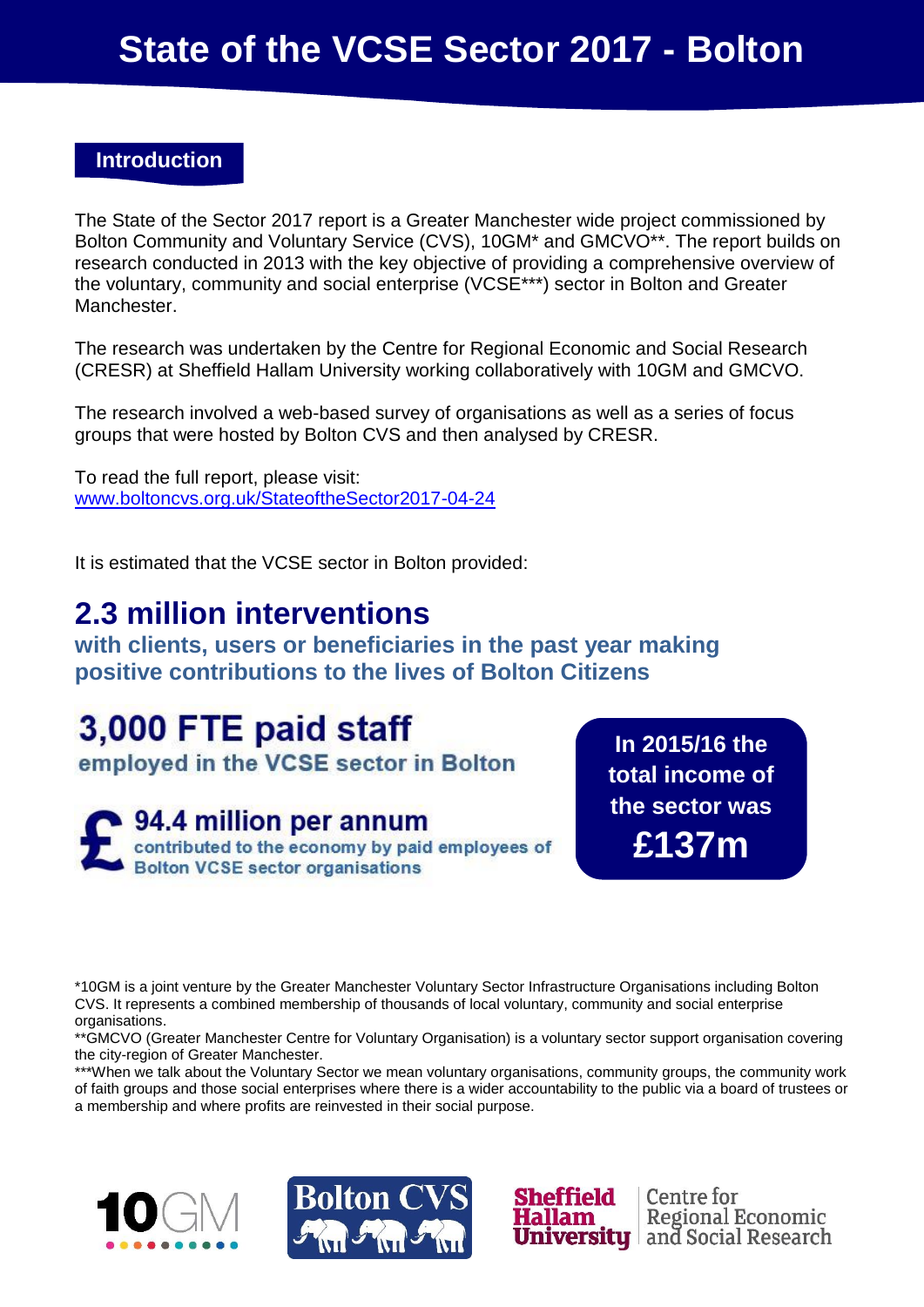# **Key Findings**

### **The VCSE sector in Bolton**

The VCSE sector in Bolton is impressive in its size, diversity and scope of activities. It provides a significant contribution to Bolton's economy and to the health and wellbeing of local people needing help, support, information and guidance. The sector understands the needs and assets in local communities and can help harness social action and bridge the gap between public services and the people they serve.

The VCSE sector can devise, develop and deliver solutions to some of the most challenging problems faced by Bolton and Greater Manchester. 59% of survey respondents are already looking at how to change the way they run their services in Bolton.

#### **Volunteering is an Asset**

The research tells us that more people are volunteering than ever before with 46,900 people volunteering and donating 113,500 hours of their time per week. The potential reasons for this include:

- The effects of austerity on the employment market has led to more volunteering as people look to gain skills to enhance their employability.
- It's getting easier to find volunteering opportunities with wider accessibility to online volunteer recruitment platforms.
- More young people looking to gain personal development and life skills to enhance their chances in employment and further and higher education. For most, this has been positive and something that they wanted to encourage by offering a variety of volunteering roles.



£102.7 million per annum  $=$  estimated economic contribution of volunteers



*"We see more people coming in and seeking opportunities from a variety of backgrounds. There are more people seeking job experience. That's the biggest change these last 12 months."*

The growth in volunteering has created additional resource requirement due to the systems and number of trained staff needed to support and maintain a strong, quality volunteer offer.

*"We are required for the first time ever to report on training and supervision. This has been a challenge...we don't have the resources, time and staff to sustain their training and support."*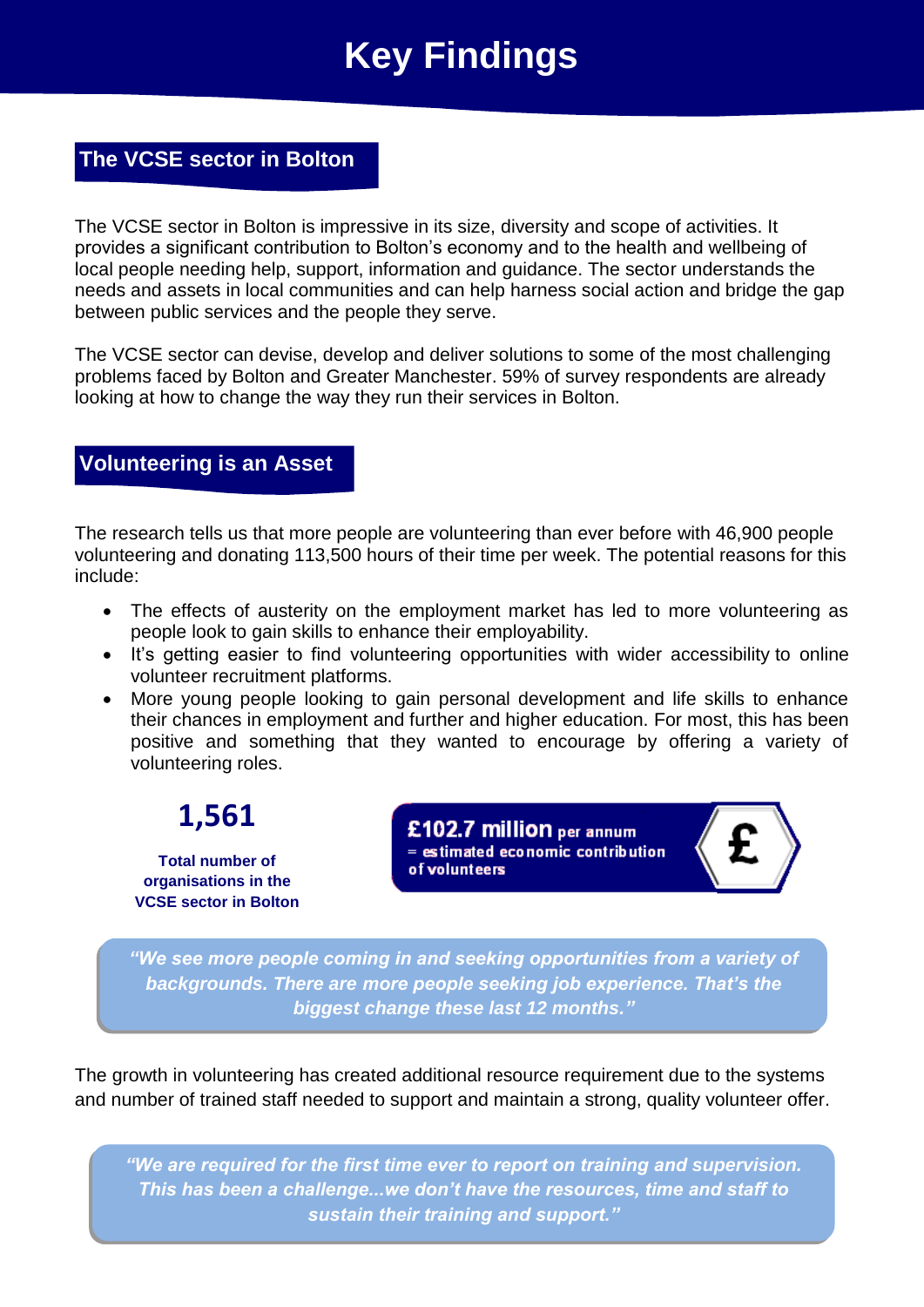# **Key Findings**

## **Partnership working is important**

Partnership working is key to the sector. Our research shows that the majority of organisations are already in frequent contact or partnership with at least one other organisation with 86% of respondents having some dealings with Bolton Council and 35% with Bolton CCG.

49% of organisations felt Bolton Council is a positive influence on their success, an increase in the proportion since 2013.

*"I think it works when the public sector involves the voluntary sector from the beginning. When you feel that your opinion and input are valued from the start and your involvement from start to finish is considered important."*

90% of respondents have some direct dealings with other VCSE organisations.

Whilst relationships in Bolton are generally positive, there is still work to do both in terms of collaboration with the private sector and also with regards to Greater Manchester Devolution.

*"What does devolution mean for us? Does it mean collaboration, a partnership or a merger? I feel a little bit like a rabbit caught in front of the headlight, with devolution being the headlight."*

### **The VCSE sector is a key contributor to the local economy and employment**

The sector plays a key role in the economy, both as an employer but also in its work tackling poverty and inequalities. However, the inconsistent flow of income over the past three years has placed significant pressure on the sector.

This picture is most stark in the sustainability of micro-sized organisations (under £10k income). 47% of these organisations reported increasing their expenditure but only 22% had increased their income in the comparable period.

The research highlights the fragility of the sector with almost half of all VCSE organisations being vulnerable should their funds be severely reduced or withdrawn.



**Respondents** had less than 1 month expenditure in reserve



**Respondents** had less than expenditure in